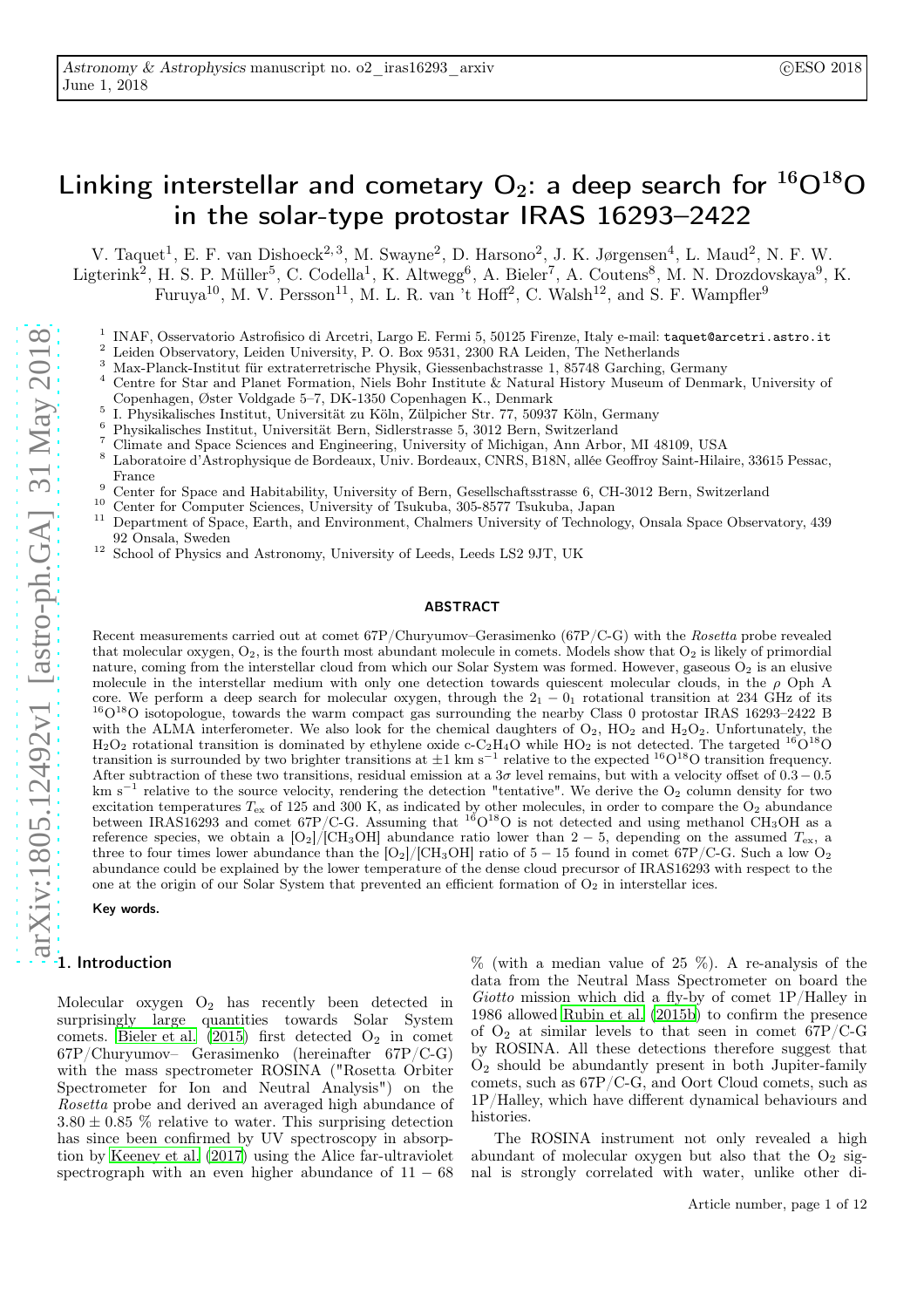atomic species with similar volatilities such as  $N_2$  or CO [\(Bieler et al. 2015;](#page-6-0) [Rubin et al. 2015a\)](#page-6-3). [Bieler et al. \(2015](#page-6-0)) therefore claimed that gas phase chemistry is not responsible for the detection of  $O_2$ . Instead, the detected  $O_2$ should come from the sublimation of  $O<sub>2</sub>$  ice trapped within the bulk  $H_2O$  ice matrix suggesting that  $O_2$  was present in ice mantles before the formation of comet 67P/C-G in the presolar nebula. Several explanations have been suggested to explain the presence of  $O_2$  in comets. [Taquet et al.](#page-6-4) [\(2016\)](#page-6-4) explored different scenarios to explain the high abundance of  $O_2$ , its strong correlation with water, and the low abundance of the chemically related species  $H_2O_2$ ,  $HO<sub>2</sub>$ , and  $O<sub>3</sub>$ . They show that a formation of solid  $O<sub>2</sub>$  together with water through surface chemistry in a dense (i.e.  $m_{\rm H} \sim 10^6\,{\rm cm^{-3}}$ ) and relatively warm ( $T \sim 20\,{\rm K}$ ) dark cloud followed by the survival of this  $O_2-H_2O$  ice matrix in the pre-solar and solar nebulae could explain all the constraints given by Rosetta. Such elevated temperatures are needed to enhance the surface diffusion of O atoms that recombine to form solid  $O_2$  and to limit the lifetime of atomic H on grains and prevent the hydrogenation of  $O_2$ . [Mousis et al. \(2016](#page-6-5)) developed a toy model in which  $O_2$  is only formed through the radiolysis of  $H_2O$ , and showed that  $O_2$  can be formed in high abundances (i.e.  $[O_2]/[H_2O] \geq 1\%$ ) in dark clouds. However, laboratory experiments demonstrate that the production of  $O_2$  through radiolysis should be accompanied by an even more efficient production of  $H_2O_2$  [\(Zheng et al.](#page-6-6) [2006\)](#page-6-6) contradicting the low  $[H_2O_2]/[O_2]$  abundance ratio of  $(0.6\pm0.07)\times10^{-3}$  measured by *Rosetta* in comet 67P/C-G. Dulieu et al.  $(2017)$  experimentally showed that  $O<sub>2</sub>$  can be produced during the evaporation of a  $H_2O-H_2O_2$  ice mixture through the dismutation of  $H_2O_2$ . However, although  $O<sub>2</sub>$  is produced in large quantities in these experiments, the dismutation is not efficient enough to explain the low abundance of  $H_2O_2$  relative to  $O_2$  measured by [Bieler et al.](#page-6-0) [\(2015\)](#page-6-0).

If the Taquet et al.  $(2016)$  explanation holds,  $O<sub>2</sub>$  should be detectable in molecular clouds. However,  $O_2$  is known to be an elusive molecule in the interstellar medium. Recent high sensitivity observations with the Herschel Space Observatory allowed for deep searches of  $O_2$  in dark clouds and Solar System progenitors.  $O_2$  has been detected towards only two sources: the massive Orion star-forming region  $(O_2/H_2 \sim 0.3 - 7.3 \times 10^{-6}$ ; [Goldsmith et al. 2011](#page-6-8); [Chen et al. 2014\)](#page-6-9) and the low-mass dense core  $\rho$  Oph A located in the Ophiucus molecular cloud  $(O_2/H_2 \sim 5 \times 10^{-8};$ [Larsson et al. 2007;](#page-6-10) [Liseau et al. 2012\)](#page-6-11). Interestingly, with a high density  $n_H$  of  $\sim 10^6$  cm<sup>-3</sup> and a warm temperature T of  $\sim 24 - 30$  K,  $\rho$  Oph A presents exactly the physical conditions invoked by [Taquet et al. \(2016](#page-6-4)) to trigger an efficient formation of  $O_2$  in ices.

However,  $O_2$  has yet to be found in Solar System progenitors. A deep search for  $O_2$  towards the low-mass protostar NGC1333-IRAS4A located in the Perseus molecular cloud by [Yıldiz et al. \(2013](#page-6-12)) using Herschel resulted in an upper limit only on the O<sub>2</sub> abundance  $([O_2]/[H_2] < 6 \times 10^{-9})$ . The search for  $O_2$  towards NGC1333-IRAS4A using Herschel suffered from a high beam dilution due to the large beam of the telescope at the frequency of the targeted  $O_2$  transition  $(44''$  at  $487$  GHz) with respect to the expected emission size (a few arcsec). In addition, NGC1333-IRAS4A is located in the relatively cold Perseus molecular cloud. Dust temperature maps of Perseus obtained from PACS and SPIRE observations using Herschel as part of the Gould Belt survey

[\(André et al. 2010](#page-6-13)) suggest a dust temperature of  $\sim 13-14$ K in the NGC1333 star-forming region.

In this work, we present deep high angular resolution observations of  $^{16}O^{18}O$  towards the brightest lowmass binary protostellar system IRAS 16293-2422 (hereinafter IRAS16293) with the Atacama Large Millimeter/submillimeter Array (ALMA). As the main isotopologue of molecular oxygen is almost unobservable from the ground due to atmospheric absorption, we targeted its <sup>16</sup>O<sup>18</sup>O isotopologue through its 2<sub>1</sub> − 0<sub>1</sub> rotational transition at 233.946 GHz ( $E_{\rm up} = 11.2$  K,  $A_{\rm i,j} = 1.3 \times 10^{-8}$  $s^{-1}$ ). The angular resolution is about 0''.5, which is comparable to the emission size of most molecular transitions observed towards the binary system [\(Baryshev et al. 2015;](#page-6-14) [Jørgensen et al. 2016](#page-6-15)). We also targeted transitions from the chemical "daughter" species of  $O_2$ ,  $HO_2$ , and  $H_2O_2$ , thought to be formed at the surface of interstellar ices through hydrogenation of  $O_2$ . In addition to being closer (141 vs 235 pc; [Hirota et al. 2008;](#page-6-16) [Ortiz-Leon et al. 2017\)](#page-6-17) and more luminous (21 vs 9.1  $L_{\odot}$ ; [Jørgensen et al. 2005;](#page-6-18) [Karska et al. 2013\)](#page-6-19) than NGC1333-IRAS4A, IRAS16293 is located in the same molecular cloud as  $\rho$  Oph A, Ophiuchus. IRAS16293 is therefore located in a slightly warmer environment with a dust temperature of  $\sim$  16 K in its surrounding cloud (B. Ladjelate, private communication), favouring the production of  $O_2$  in ices according to the scenario presented by [Taquet et al. \(2016\)](#page-6-4).

### 2. Observations and data reduction

IRAS16293, located at 141 pc, has a total luminosity of 21  $L_{\odot}$  and a total envelope mass of  $2 M_{\odot}$  [\(Jørgensen et al. 2005](#page-6-18); [Lombardi et al. 2008;](#page-6-20) [Ortiz-Leon et al. 2017;](#page-6-17) [Dzib et al. 2018\)](#page-6-21). It consists of a binary system with two sources A and B separated by 5.1′′ or 720 AU [\(Looney et al. 2000;](#page-6-22) [Chandler et al. 2005\)](#page-6-23). Due to its bright molecular emission and relatively narrow transitions, IRAS16293 has been a template for astrochemical studies (see [Jørgensen et al. 2016,](#page-6-15) for a more detailed overview of the system). Source A, located towards the South-East of the system, has broader lines than source B that could possibly be attributed to the different geometries of their disks. Transitions towards Source A present a velocity gradient consistent with the Keplerian rotation of an inclined disk-like structure whereas Source B is close to be face-on [\(Pineda et al. 2012;](#page-6-24) [Zapata et al. 2013\)](#page-6-25). Several unbiased chemical surveys have been carried out towards IRAS16293 using single-dish or interferometric facilities [\(Caux et al. 2011;](#page-6-26) [Jørgensen et al. 2011\)](#page-6-27) to obtain a chemical census of this source. A deep ALMA unbiased chemical survey of the entire Band 7 atmospheric window between 329.15 and 362.90 GHz has recently been performed in the framework of the Protostellar Interferometric Line Survey (PILS; [Jørgensen et al. 2016\)](#page-6-15). The unprecendented sensitivity and angular resolution offered by ALMA allows to put strong constraints on the chemical organic composition and the physical structure of the protostellar system [\(Jørgensen et al. 2016,](#page-6-15) [2018;](#page-6-28) [Coutens et al. 2016,](#page-6-29) [2018;](#page-6-30) [Lykke et al. 2017](#page-6-31); [Ligterink et al. 2017;](#page-6-32) [Jacobsen et al.](#page-6-33) [2018;](#page-6-33) [Persson et al. 2018;](#page-6-34) [Drozdovskaya et al. 2018\)](#page-6-35). The <sup>16</sup>O<sup>18</sup>O 3<sub>2</sub> − 1<sub>1</sub> transition at 345.017 GHz lies in the ALMA PILS frequency range. However, this line is expected to be much weaker than the  $2_1 - 0_1$  transition at 233.946 GHz due to its lower Einstein coefficient  $(1.8 \times 10^{-9} \text{ vs } 1.3 \times 10^{-8}$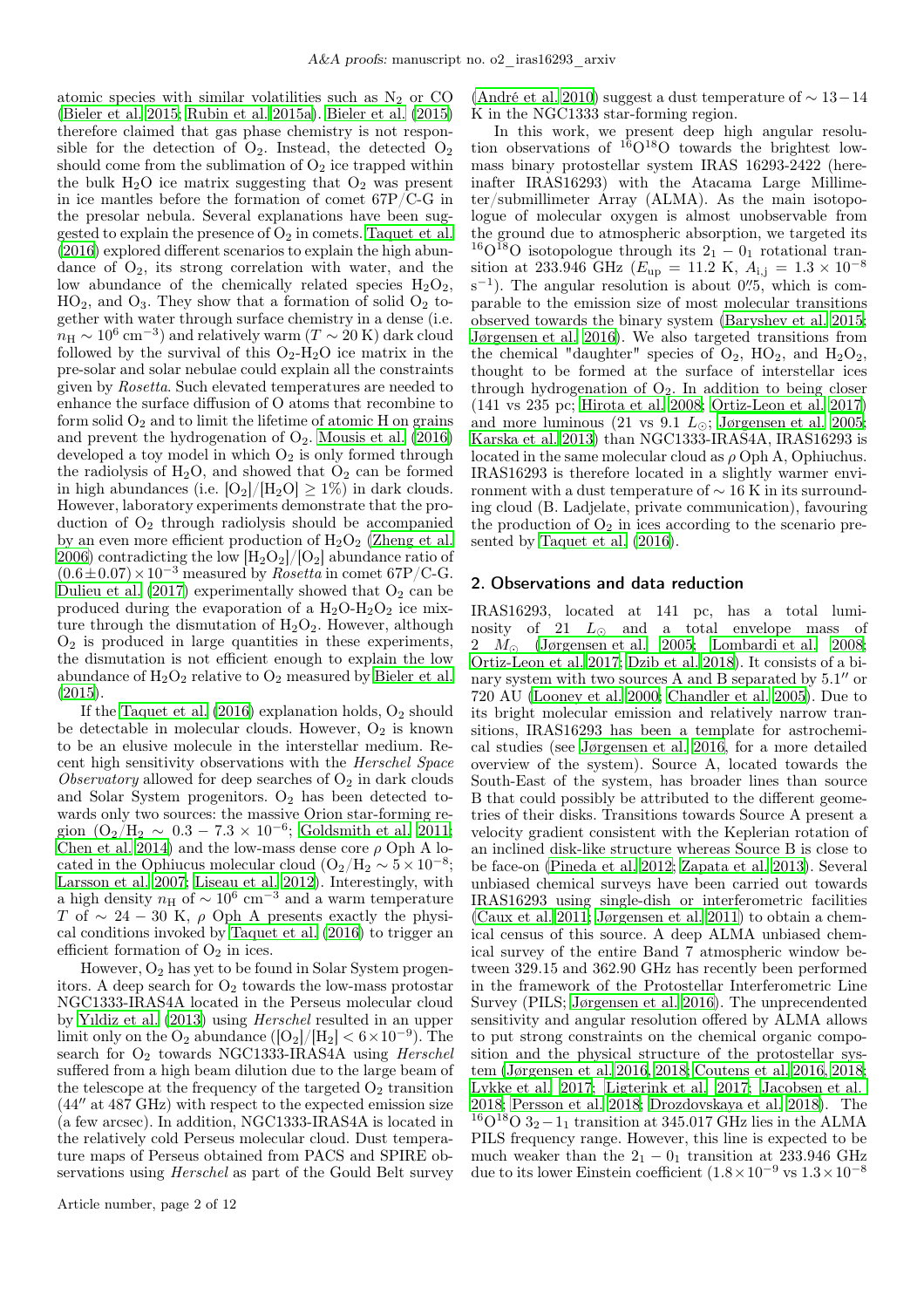s<sup>-1</sup>). A simple model assuming Local Thermal Equilibrium and an excitation temperature  $T_{\text{ex}}$  of 300 K suggests that the intensity of the 345.017 GHz transition is five times lower than that at 233.946 GHz, suggesting that it cannot provide deeper constraints on the  $O<sub>2</sub>$  column density towards IRAS16293.

IRAS16293 was observed with the 12m antenna array of ALMA during Cycle 4, under program 2016.1.01150.S (PI: Taquet), with the goal of searching for  ${}^{16}O_{}^{18}O$  at a similar angular resolution as the PILS data. The observations were carried out during four execution on 2016 November 10, 20, 22, and 26 in dual-polarization mode in Band 6. IRAS 16293 was observed with one pointing centered on  $\alpha_{J2000}$  $= 16:32:22.72, \delta_{J2000} = -24:28:34.3$  located between sources A and B. 39-40 antennas of the main array were used, with baselines ranging from 15.1 to 1062.5 m. The primary beam is 25" 6 while the synthesized beam has been defined to 0".5" to match the beam size of the PILS data. The bandpass calibrators were J1527-2422 (execution 1) and J1517-2422 (executions 2 to 4), the phase calibrator was J1625-2527, and the flux calibrators were J1527-2422 (executions 1 to 3) and J1517-2422 (execution 4). Four spectral windows were observed each with a bandwidth of 468.500 MHz and a spectral resolution of 122 kHz or 0.156 km s−<sup>1</sup> and covered 233.712−234.180, 234.918−235.385, 235.908−236.379, and 236.368 − 236.841 GHz. The data were calibrated with the CASA software [\(McMullin et al. 2007,](#page-6-36) version 4.7.3).

The continuum emission has been subtracted from the original datacube in order to image individual transitions. Due to the high sensitivity of the data, it is impossible to find spectral regions with line-free channels that can be used to derive the continuum emission. Instead, we follow the methodology defined in [Jørgensen et al. \(2016\)](#page-6-15) to obtain the continuum emission maps that can be used to subtract it from the original datacubes. In short, the continuum is determined in two steps. First, a Gaussian function is used to fit the emission distribution towards each pixel of the datacube. A second Gaussian function is then fitted to the part of the distribution within  $F \pm \Delta F$  where F and  $\Delta F$ are the centroid and the width of the first Gaussian, respectively. The centroid of the second Gaussian function is then considered as the continuum level for each pixel.

After the continuum subtraction, the four final spectral line datacubes have a rms sensitivity of 1.2 - 1.4 mJy beam<sup>-1</sup> channel<sup>-1</sup> or 0.47 - 0.55 mJy beam<sup>-1</sup> km s<sup>-1</sup>. This provides the deepest ALMA dataset towards this source in this Band obtained so far.

Table 1. Properties of the transitions targeted in this work.

| <b>Species</b>  | Transition                               | Frequency | $A_{\rm i.i}$ | $E_{\rm up}$   |
|-----------------|------------------------------------------|-----------|---------------|----------------|
|                 |                                          | (GHz)     | $\rm (s^{-1}$ | $(\mathrm{K})$ |
| $160^{18}$ O    | $2_{1} - 0_{1}$                          | 233.94610 | $1.3(-8)$     | 11.2           |
| HO <sub>2</sub> | $4_{1,4,9/2,5}$ -5 <sub>0,5,9/2,5</sub>  | 235.14215 | $4.3(-6)$     | 58.2           |
| HO <sub>2</sub> | $4_{1,4,9/2,4}$ -5 <sub>0,5,9</sub> /2,4 | 235.16902 | $4.3(-6)$     | 58.2           |
| HO <sub>2</sub> | $4_{1,4,9/2,5}$ -5 <sub>0,5,11/2,5</sub> | 236.26779 | $1.3(-6)$     | 58.2           |
| HO <sub>2</sub> | $4_{1,4,9/2,5}$ -5 <sub>0,5,11/2,6</sub> | 236.28092 | $7.7(-5)$     | 58.2           |
| HO <sub>2</sub> | $4_{1,4,9/2,4}$ -5 <sub>0,5,11/2,5</sub> | 236.28442 | $7.8(-5)$     | 58.2           |
| $H_2O_2$        | $4_{2,3} - 5_{1,5}$                      | 235.95594 | $5.0(-5)$     | 77.6           |

**References.** The <sup>16</sup>O<sup>18</sup>O, HO<sub>2</sub>, H<sub>2</sub>O<sub>2</sub> spectroscopic data used in this work are from [Drouin et al. \(2010](#page-6-37)), [Chance et al. \(1995\)](#page-6-38), and [Petkie et al. \(1995](#page-6-39)), respectively.

### <span id="page-2-0"></span>3. Results

### 3.1. Overview of the Band 6 data

As discussed by [Lykke et al. \(2017\)](#page-6-31), around source B, most molecular transitions reach their intensity maximum about 0"<br/>25 away from the continuum peak of IRAS16293 B in the south-west direction (see also the images in [Baryshev et al.](#page-6-14) [2015\)](#page-6-14). However, most transitions towards this position are usually optically thick and absorption features are prominent. A "full-beam" offset position, located twice further away relative to the continuum peak, in the same direction gives a better balance between molecular emission intensities and absorption features. Figures [A.1](#page-8-0) to [A.4](#page-11-0) of the Appendix show the spectra of the four spectral windows obtained towards the full-beam offset position located 0.5′′ away from the continuum peak of IRAS16293 B in the south-west direction whose coordinates are  $\alpha_{12000}$  =  $16:32:22.58, \delta_{J2000} = -24:28:32.8$ 

We detect a total of 671 transitions above the  $5\sigma$  level, giving a line density of 358 transitions per GHz or one transition every 2.8 MHz. To identify the transitions, a Local Thermal Equilibrium (LTE) model is applied assuming a systemic velocity  $V_{\text{lsr}} = 2.7 \text{ km s}^{-1}$ , a linewidth  $FWHM =$ 1 km s−<sup>1</sup> , and a Gaussian source distribution with a size of 0".5, resulting in a beam filling factor of 0.5. We used the column densities and excitation temperatures derived from the PILS survey [\(Jørgensen et al. 2016,](#page-6-15) [2018;](#page-6-28) [Coutens et al.](#page-6-29) [2016;](#page-6-29) [Lykke et al. 2017;](#page-6-31) [Ligterink et al. 2017](#page-6-32); [Fayolle et al.](#page-6-40) [2017;](#page-6-40) [Persson et al. 2018;](#page-6-34) [Drozdovskaya et al. 2018](#page-6-35)). The model computes the intensity following the methodology summarised in [Goldsmith et al. \(1999\)](#page-6-41). In particular, the overall opacity of each transition is computed but does not affect the profile of the transition that is assumed to remain Gaussian. A total number of 253 spectroscopic entries mostly using the CDMS [\(Müller et al. 2005](#page-6-42); [Endres et al.](#page-6-43) [2016\)](#page-6-43) and JPL [\(Pickett et al. 1998\)](#page-6-44) catalogues including rare isotopologues and vibrationally excited states have been used. The LTE model overestimates the intensity of most common species since the optical depths still remain high even at a distance of  $0\rlap{.}^{\prime\prime}5$  away from the continuum peak. In spite of the high number of species included in the model,  $\sim 70\%$  of the  $\sim 670$  transitions remain unidentified at a  $5\sigma$  level. Most identified transitions are attributed to oxygen-bearing complex organic molecules including their main and rare isotopologues, such as methyl formate CH3OCHO, acetic acid CH3COOH, acetaldehyde  $CH<sub>3</sub>CHO$ , ethylene glycol  $(CH<sub>2</sub>OH)<sub>2</sub>$ , ethanol  $C<sub>2</sub>H<sub>5</sub>OH$ , or methanol  $CH<sub>3</sub>OH$ . This serves as warning that care must be taken with identifications based on single line. A significant part of unidentified lines could be due to additional vibrationally excited states and isotopologues of COMs that are not yet characterised by spectroscopists.

### 3.2. Analysis of the  ${}^{16}O^{18}O$  transition

Figure [1](#page-4-0) shows the spectra around the  ${}^{16}O^{18}O$  transition at 233.946 GHz towards the continuum peak of IRAS16293 B, with a source velocity  $V_{\text{LSR}} = 2.7 \text{ km s}^{-1}$ , as well as the half-beam and full-beam offset positions in the North-East and South-West directions. It can be seen that the  ${}^{16}O{}^{18}O$ transition is surrounded by two brighter transitions peaking at 1.9 km s<sup>−</sup><sup>1</sup> and 3.8 km s<sup>−</sup><sup>1</sup> . Line identification analysis using the CDMS and JPL databases only revealed one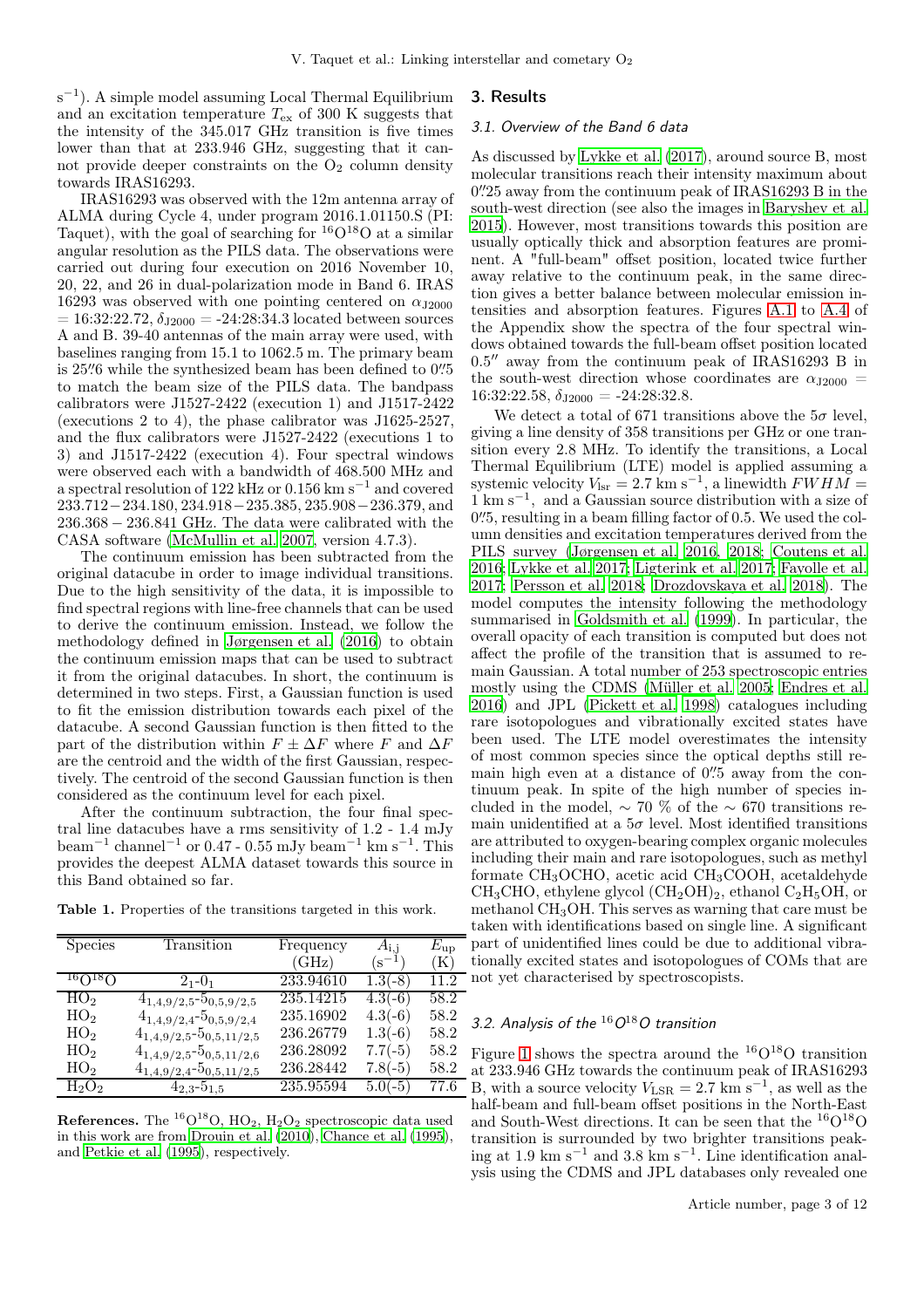possibility, the hydroxymethyl  $CH<sub>2</sub>OH$  radical whose laboratory millimeter spectrum has recently been obtained by [Bermudez et al. \(2017\)](#page-6-45). In spite of the high uncertainty of 4 MHz for the frequency of these two transitions, this doublet is the best match with a doublet splitting frequency of  $1.56$ MHz (=  $2.0 \text{ km s}^{-1}$ ), and with similar upper level energies of 190 K and Einstein coefficients of  $3.7 \times 10^{-5}$  s<sup>-1</sup>. We fitted the doublet around 233.946 GHz by varying the  $CH_2OH$ column density and assuming an excitation temperature  $T_{\rm ex}$  = 125 K, following the excitation temperature found for complex organic molecules by [Jørgensen et al. \(2016](#page-6-15)). The doublet towards the western half-beam position, whose coordinates are  $(-0.2'$ ;  $-0.1'$ ) relative to IRAS16293 B, is best fitted with  $N(\text{CH}_2\text{OH}) = 3 \times 10^{16} \text{ cm}^{-2} = 0.15 \%$ relative to CH<sub>3</sub>OH, assuming  $N(\text{CH}_3\text{OH}) = 2 \times 10^{19} \text{ cm}^{-2}$ [\(Jørgensen et al. 2016\)](#page-6-15). Using the derived column density and an excitation temperature of 125 K,  $CH<sub>2</sub>OH$  should have several detectable, free from contamination, transitions in the PILS data at Band 7. However, the four brightest transitions at  $\sim$  362 GHz with  $E_{\text{up}}$  of 223 K are expected to have intensity peaks of  $\sim$  0.1 Jy beam<sup>-1</sup> but are not detected with a sensitivity of 5 mJy beam km s−<sup>1</sup> , a factor of 20 lower, negating this identification of CH2OH.

As shown by [Pagani et al. \(2017\)](#page-6-46) who searched for <sup>16</sup>O18O towards Orion KL with ALMA, the transition at  $\sim$  4 km s<sup>-1</sup> shown in Fig. [1](#page-4-0) could be attributed to two transitions at 233.944899 and 233.945119 GHz (or 3.9 and 4.2 km s<sup>-1</sup>) from the vibrationally excited state  $v_{13} + v_{21} = 1$ of  $C_2H_5CN$ .

The two surrounding transitions have first been fitted by Gaussian functions. Faint excess emission with respect to the Gaussian best-fits can be noticed between the two brighter surrounding transitions at  $\sim 3.0 \text{ km s}^{-1}$ , in particular for the continuum peak and the two western positions, as shown in the residual spectra in Fig. [1.](#page-4-0) However, line profiles around IRAS16293 B do not necessarly follow symmetric Gaussian profiles (see [Zapata et al. 2013\)](#page-6-25) and the weak intensity excess seen at  $\sim 3.0 \text{ km s}^{-1}$  could be due to the complex line profiles of the two surrounding transitions. We therefore used the profile of other nearby transitions as references to fit the profiles of the two contaminating transitions towards each pixel of the map around IRAS16293 B. We looked for nearby optically thin transitions with similar intensities and linewidths and free from contamination from other lines. The transition chosen as reference is the CH3NCO transition at 234.08809 GHz but several other transitions with similar profiles could have been used. For each pixel of the datacube, we fitted the two transitions with the profile of the CH3NCO transition by varying the intensity maximum and the intensity peak velocity when one of the transitions is detected above the  $2\sigma$  level. The spectra of the residual emission are shown in Fig. [1](#page-4-0) while the integrated emission maps before and after the subtraction of the best-fits are shown in Fig. [2](#page-4-1) for three velocity ranges: <sup>1</sup>.3−2.8, <sup>2</sup>.8−3.2, and <sup>3</sup>.2−4.<sup>6</sup> km s−<sup>1</sup> . The residual spectra still show a weak intensity emission around 2.8−3.2 km s−<sup>1</sup> towards the continuum peak and the two western positions both using the Gaussian and the "observed" line profiles. The intensity peaks are about  $4 - 6$  mJy beam<sup>-1</sup>, therefore just above the  $3σ$  limit with a rms noise of ∼ 1.3 mJy beam<sup>−</sup><sup>1</sup> channel<sup>−</sup><sup>1</sup> . The weak emission can also be seen in the integrated emission maps in Fig. [2.](#page-4-1) Although no residual emission is detected at a  $3\sigma$  level for the surrounding transition velocity ranges, the residual map at  $2.8 - 3.2$ 

km s<sup>-1</sup> shows some emission above the  $3\sigma$  level towards IRAS16293 B.

Given the low signal-to-noise of the residual transition and its velocity shift with respect to the source velocity of 2.7 km s<sup>-1</sup>, we derive the  $\overline{O}_2$  column density by considering a non detection and a tentative detection. An upper limit to the  $O_2$  column density is first obtained by deriving the  $3\sigma$  intensity upper limits  $3\sigma\sqrt{FWHM\delta v}$  of the transition at 233.946 GHz of the residual spectrum, where  $\sigma$  is the rms noise of the spectrum, FWHM is the expected FWHM linewidth of the transition, assumed to be 1.0 km s<sup>-1</sup>, and  $\delta v$  is the velocity resolution (= 0.156 km s−<sup>1</sup> ). We assumed Local Thermodynamic Equilibrium (LTE) and we varied the excitation temperature  $T_{\text{ex}}$  between 125 K and 300 K, the excitation temperatures usually derived for other species near IRAS16293 B (see [Lykke et al. 2017;](#page-6-31) [Jørgensen et al. 2018](#page-6-28)). We obtain an upper limit in  $N(^{16}O^{18}O)$  of  $(1.5-3.2) \times 10^{17}$  cm<sup>-2</sup>, implying an upper limit in the O<sub>2</sub> column density of  $(4.2-9.0)\times10^{19}$  $\text{cm}^{-2}$ , assuming a <sup>16</sup>O<sup>18</sup>O/O<sub>2</sub> abundance ratio of 280 taking into account that  $180'$  can be in two positions in the molecule [\(Wilson & Rood 1994\)](#page-6-47).

Assuming now that the residual transition is real and is due to the presence of  $^{16}O^{18}O$ , we derive its integrated intensity towards the western half-beam position peak through a Gaussian fit. We thus obtain a  ${}^{16}O{}^{18}O$  column density of  $(3.5 - 7.5) \times 10^{17}$  cm<sup>-2</sup> for  $T_{ex} = 125 - 300$ K, giving  $\tilde{N}(\text{O}_2) = (9.9 - 21) \times 10^{19} \text{ cm}^{-2}$ .

### 3.3. Analysis of the  $HO<sub>2</sub>$  and  $H<sub>2</sub>O<sub>2</sub>$  transitions

Only one detectable  $H_2O_2$  transition lies in our ALMA Band 6 dataset at 235.955 GHz. Unfortunately, the  $H_2O_2$ transition is dominated by a transition from the ethylene  $\alpha$  oxide c-C<sub>2</sub>H<sub>4</sub>O species already detected in the Band 7 PILS data by [Lykke et al. \(2017\)](#page-6-31). Fig. [3](#page-5-0) compares the spectrum observed towards the western full-beam offset position around the  $H_2O_2$  frequency with the synthetic spectrum assuming the column densities and excitation temperatures derived by [Lykke et al. \(2017](#page-6-31)). The LTE model gives a reasonable fit to the observed transition suggesting that  $c$ -C<sub>2</sub>H<sub>4</sub>O is likely responsible for most, if not all, of the transition intensity. It is therefore impossible to conclude anything on the presence of  $H_2O_2$  in IRAS16293 B because no detectable  $H_2O_2$  transitions lie in the PILS Band 7 data.

The spectral windows have also been chosen to observe five bright transitions from HO<sup>2</sup> whose frequencies and properties are listed in Table [2.](#page-5-1) The transition at 235.170 GHz is contaminated by an ethyl glycol transition and the transition at 236.284 GHz is contaminated by a methyl formate transition. The LTE model presented in section [3.1](#page-2-0) gives a good fit to these transitions and do not allow us to use them to confirm the presence of  $HO<sub>2</sub>$ . None of the remaining transitions are detected. The transition at 236.280 GHz would have given the strongest constraint on the upper limit in HO<sup>2</sup> column density because of its high Einstein coefficient  $(A_{i,j} = 7.7 \times 10^{-5} \text{ s}^{-1})$ . Figure [3](#page-5-0) shows the spectrum around the transition at 236.280 GHz towards the western full-beam offset position. It can be seen that a transition peaking at 2.4  $\rm km\;s^{-1}$  is partially contaminating the targeted  $H\ddot{\Omega}_2$  transition. We have not been able to identify the species responsible for this transition. Ethyl formate,  $trans-C<sub>2</sub>H<sub>5</sub>OCHO$  was thought to be a plausible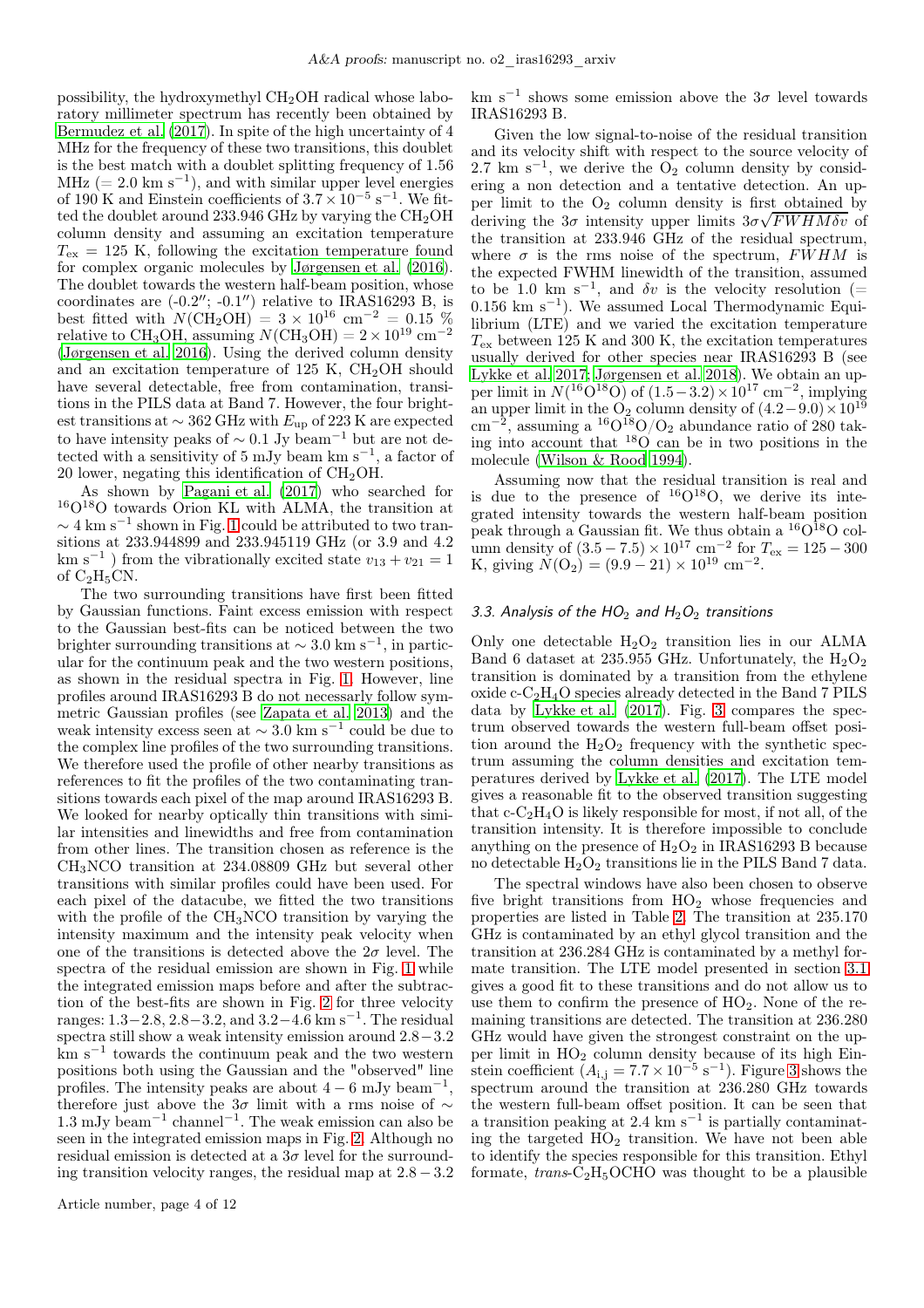

<span id="page-4-0"></span>Fig. 1. Observed spectra (in blue) around the <sup>16</sup>O<sup>18</sup>O transition at 233.946098 GHz towards five positions in IRAS16293 B depicted in the maps in Figure [2.](#page-4-1) Red and green lines show the best-fit curves to the data assuming a Gaussian profile and the profile from the CH3NCO transition at 234.08809 GHz, respectively. Residual spectra of the best-fit Gaussian and reference transition profiles are shown below the observed spectra in red and green, respectively. Positions in arcsec relative to the continuum peak position of IRAS16293 B are shown at the top left of each panel. The vertical and horizontal black dashed lines depict the source velocity at 2.7 km s<sup>-1</sup> and the baseline, respectively.



<span id="page-4-1"></span>Fig. 2. Top: Integrated intensity maps around the <sup>16</sup>O<sup>18</sup>O transition at 233.946098 GHz for velocities of  $1.3 - 2.8$  (left),  $2.8 - 3.2$ (middle), and 3.2 − 4.6 (right) km s<sup>−</sup><sup>1</sup> . Bottom: Residual maps of the integrated intensity emission after subtraction of the fit performed with the line profile of the reference transition. Contours are in steps of  $3\sigma$ , with  $\sigma$  of 1.07, 0.54, and 1.08 mJy beam<sup>-1</sup> km s<sup>-1</sup>, respectively. The red star symbols depicts the position of the IRAS16293 B continuum peak while red crosses show the positions of the half-beam and full-beam offset positions mentioned in the text.

species since the frequency of two bright transitions match that of the observed line. However, this species has been ruled out because brighter transitions are not detected in our ALMA dataset. In order to derive the upper limit in the HO<sup>2</sup> column density, we vary the column density that reproduces best the wing between 3.0 and 3.6 km s<sup> $-1$ </sup> of the observed spectrum for excitation temperatures between 125 K and 300 K assuming LTE emission. We obtained upper limits of  $N(\text{HO}_2) \leq 1.1 \times 10^{14}$  and  $\leq 2.8 \times 10^{14}$  cm<sup>-2</sup> for  $T_{\text{ex}} = 125$  and 300 K, respectively. We confirmed a posteriori that the other  $HO<sub>2</sub>$  transitions are not detected at the  $3\sigma$  limit with the derived column densities.

### 4. Discussion and conclusions

The  $\rm ^{16}O^{18}O$  transition at 233.946 GHz is contaminated by two brighter transitions at  $\pm 1$  km s<sup>-1</sup> relative to the expected targeted transition frequency. After subtraction of these two transitions, residual emission remains at a  $3\sigma$  level but with a velocity offset of  $0.3 - 0.5$  km s<sup>-1</sup> with respect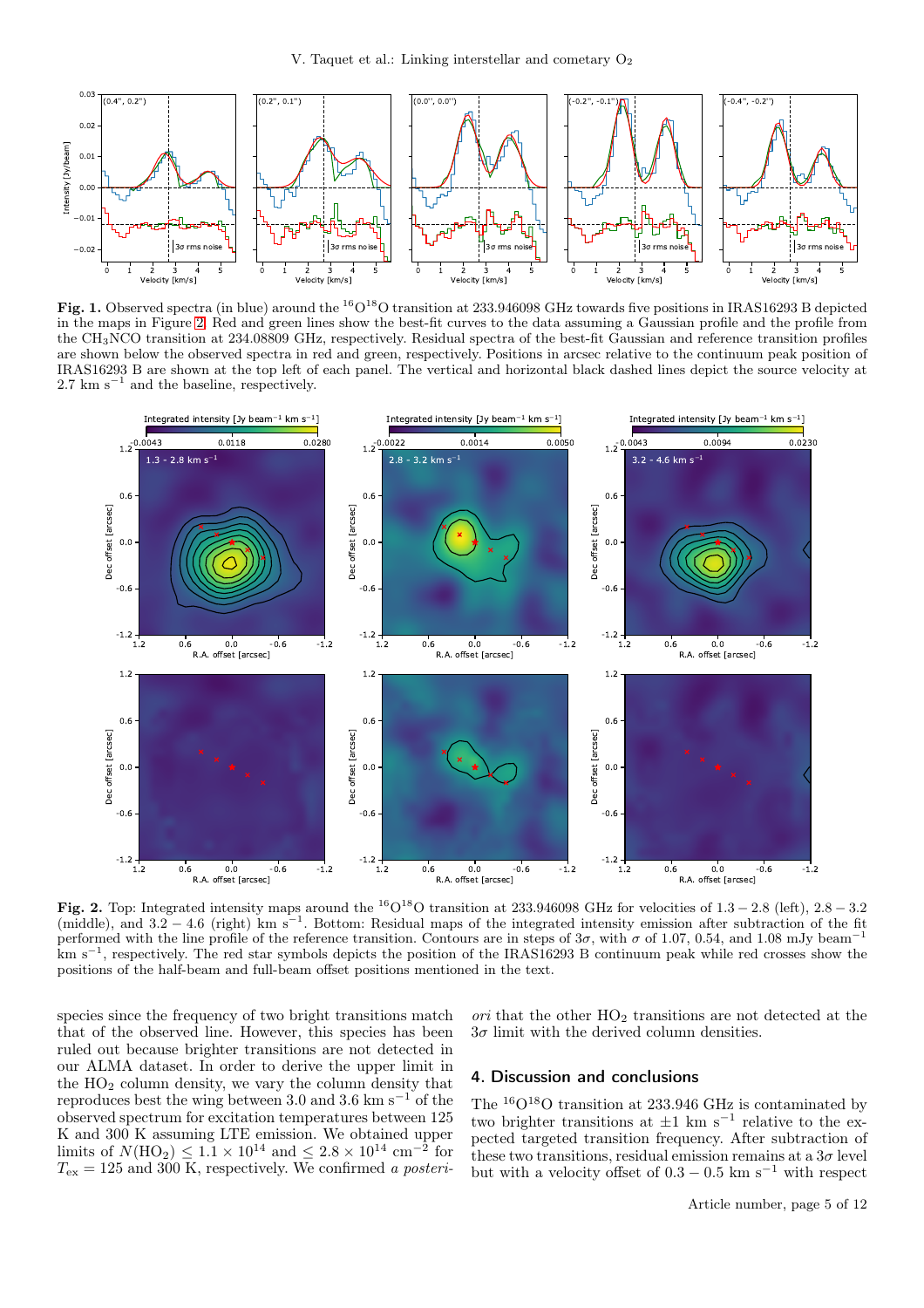<span id="page-5-1"></span>

| <b>Table 2.</b> Column densities and abundances relative to CH <sub>3</sub> OH of $O_2$ , HO <sub>2</sub> , and H <sub>2</sub> O <sub>2</sub> . |  |  |  |
|-------------------------------------------------------------------------------------------------------------------------------------------------|--|--|--|
|-------------------------------------------------------------------------------------------------------------------------------------------------|--|--|--|

| Molecule        |                                              | $N/N(\text{CH}_3\text{OH})$ (%) |                              |  |
|-----------------|----------------------------------------------|---------------------------------|------------------------------|--|
|                 | $\rm (cm^{-2})$                              | <b>IRAS</b> 16293               | Comet $67P/C-G$ <sup>c</sup> |  |
| O <sub>2</sub>  | $\leq (4.2 - 9.0) \times 10^{19}$            | $\leq 2.1 - 4.5$ <sup>a</sup>   | $5 - 15$                     |  |
|                 | $(9.9-21)\times10^{19}$                      | $5.0-10.5$ b                    | $5 - 15$                     |  |
| $H_2O_2$        |                                              |                                 | $0.27 - 1.0$                 |  |
| HO <sub>2</sub> | $\leq$ (1.1 – 2.8) $\times$ 10 <sup>14</sup> | $\leq (5.5-14) \times 10^{-4}$  | $0.85 - 3.2$                 |  |

References. Column densities have been derived assuming excitation temperatures between 125 and 300 K (see text for more details). a: Abundance assuming that the  ${}^{16}O_{18}O$  transition is not detected. b: Abundance assuming that the  ${}^{16}O_{18}O$  transition is detected. c: Abundances derived following the abundances measured by [Le Roy et al. \(2015](#page-6-48)) and [Bieler et al. \(2015](#page-6-0)).



<span id="page-5-0"></span>Fig. 3. Observed spectra (in blue) around the  $HO<sub>2</sub>$  transition at 236.280920 GHz (left panel) and around the  $H_2O_2$  transition at 235.955943 GHz (right panel), respectively towards the western half beam position. The red line in the left and right panels shows the modelled spectrum at LTE obtained with a  $H\overline{O}_2$  column density of  $1.1 \times 10^{14}$  cm<sup>-2</sup> and  $T_{ex} = 125$  K and a c-C<sub>2</sub>H<sub>4</sub>O column density of  $6.1 \times 10^{15}$  cm<sup>-2</sup> and  $T_{ex} = 125$  K respectively (see text). Positions in arcsec relative to the continuum peak position of IRAS16293 B are shown at the top left of each panel. The vertical and horizontal black dashed lines depict the source velocity at  $2.7 \text{ km s}^{-1}$  and the baseline, respectively.

to the source velocity. We therefore assume two cases, a tentative detection of the  ${}^{16}O_{18}O$  transition and a more realistic non-detection. In the following, we consider the nondetection case to compare the abundance of  $O_2$  with water and methanol. The  $H_2O$  abundance towards IRAS16293 B is still unknown because only one transition of  $H_2^{18}O$  has been detected in absorption by [Persson et al. \(2013\)](#page-6-49) using ALMA. We therefore decide to use first methanol as a reference species. The  $CH<sub>3</sub>OH$  column density  $N(CH<sub>3</sub>OH)$ has been accurately derived using a large number of transitions from its optically thin  $CH_3^{18}OH$  isotopologue by [Jørgensen et al. \(2016,](#page-6-15) [2018\)](#page-6-28), giving  $N(\text{CH}_3\text{OH}) = 2 \times 10^{19}$ and  $1 \times 10^{19}$  cm<sup>-2</sup> towards the western half-beam and full-beam offset positions of IRAS16293 B, respectively. For the case that the  $O_2$  transition is a non-detection, we therefore derive  $[O_2]/[CH_3OH] \leq 2.1 - 4.5$ . H<sub>2</sub>O ice has a typical abundance of  $1 \times 10^{-4}$  relative to H<sub>2</sub> in molecular clouds [\(Tielens et al. 1991;](#page-6-50) [Pontoppidan et al. 2004](#page-6-51); [Boogert et al. 2015\)](#page-6-52) and is expected to fully sublimate in the warm gas around protostars once the temperature exceeds the water sublimation temperature of  $\sim 100$  K. Jørgensen et al.  $(2016)$  derived a lower limit for the  $H_2$  column density  $N(\hat{H}_2) > 1.2 \times 10^{25}$  cm<sup>-2</sup>, resulting in a lower limit in the H<sub>2</sub>O column density  $N(\text{H}_2\text{O}) > 1.2 \times 10^{21} \text{ cm}^{-2}$ . This results in estimates of  $\text{[CH}_3\text{OH}]/\text{[H}_2\text{O}$  < 1.6% and  $[O_2]/[H_2O] < 3.5\%.$ 

Article number, page 6 of 12

Gaseous  $O_2$  detected in the hot core of IRAS16293 B is expected to result mostly from the sublimation of solid  $O_2$ locked into ices (see [Yıldiz et al. 2013,](#page-6-12) for instance). Gasphase "hot-core" chemistry that could destroy  $O_2$ , through UV photo-dissociation or neutral-neutral reactions, after its evaporation from the interstellar ices is likely inefficient. Photo-dissociation is probably not at work here due to the optically thick protostellar envelope present around the young Class 0 protostar that shields any strong UV radiation field. In addition, the gas phase temperature around IRAS16293 B of  $100 - 300$  K is likely too low to trigger the reactivity of the reaction between  $O_2$  and H because of the large activation barrier of 8380 K. The  $O_2$  abundance inferred from our ALMA observations should therefore reflect the abundance of icy  $O_2$  in the prestellar core at the origin of the IRAS16293 protostellar system.

The  $O_2$  abundance lower than 3.5% relative to water is consistent with the upper limits in the solid  $O_2$  abundance of  $\leq 15$  and  $\leq 39\%$  relative to H<sub>2</sub>O found towards the low-mass protostar R CrA IRS2 and the massive protostar NGC 7538 IRS9, respectively [\(Vandenbussche et al. 1999;](#page-6-53) [Boogert et al. 2015](#page-6-52)). The upper limits are also consistent with the predictions by [Taquet et al. \(2016](#page-6-4)) who modelled the formation and survival of solid  $O<sub>2</sub>$  for a large range of dark cloud conditions and found values lower than a few percents for a large range of model parameters. The extended core of IRAS16293 has a dust temperature of 16 K, based on observations of the Ophiuchus cloud with the SPIRE and PACS instruments of the Herschel Space Observatory as part of the Gould Belt Survey key program [\(André et al. 2010,](#page-6-13) B. Ladjelate, private communication). According to the [Taquet et al. \(2016\)](#page-6-4) model predictions, assuming a temperature of  $16 \text{ K}$ , the prestellar core that formed IRAS16293 could have spent most of its lifetime at a density lower than  $10^5 \text{ cm}^{-3}$  and/or a cosmic ray ionisation rate higher than  $10^{-17}$  s<sup>-1</sup>, allowing ice formation with an efficient hydrogenation process that favours the destruction of  $O_2$  into  $H_2O_2$  and  $H_2O$ .

As the  $O_2$  abundance derived around IRAS16293 B likely reflects the  $O_2$  abundance in interstellar ices before their evaporation, it can be compared with the abundance measured in comets to follow the formation and survival of  $O_2$  from dark clouds to planetary systems. CH<sub>3</sub>OH has also been detected in comet 67P/C-G at the same mass  $32$  as  $O<sub>2</sub>$  by the ROSINA mass spectrometer onboard Rosetta with an abundance of  $0.31-0.55\%$  relative to H<sub>2</sub>O [\(Le Roy et al. 2015](#page-6-48)), implying a  $[O_2]/[CH_3OH]$  abundance ratio of  $5.3 - 15$ . Under the safer assumption that  $O_2$  is not detected towards IRAS1693 B, the derived upper limit  $[O_2]/[CH_3OH] \leq 2.1 - 4.5$  measured in IRAS16293 B is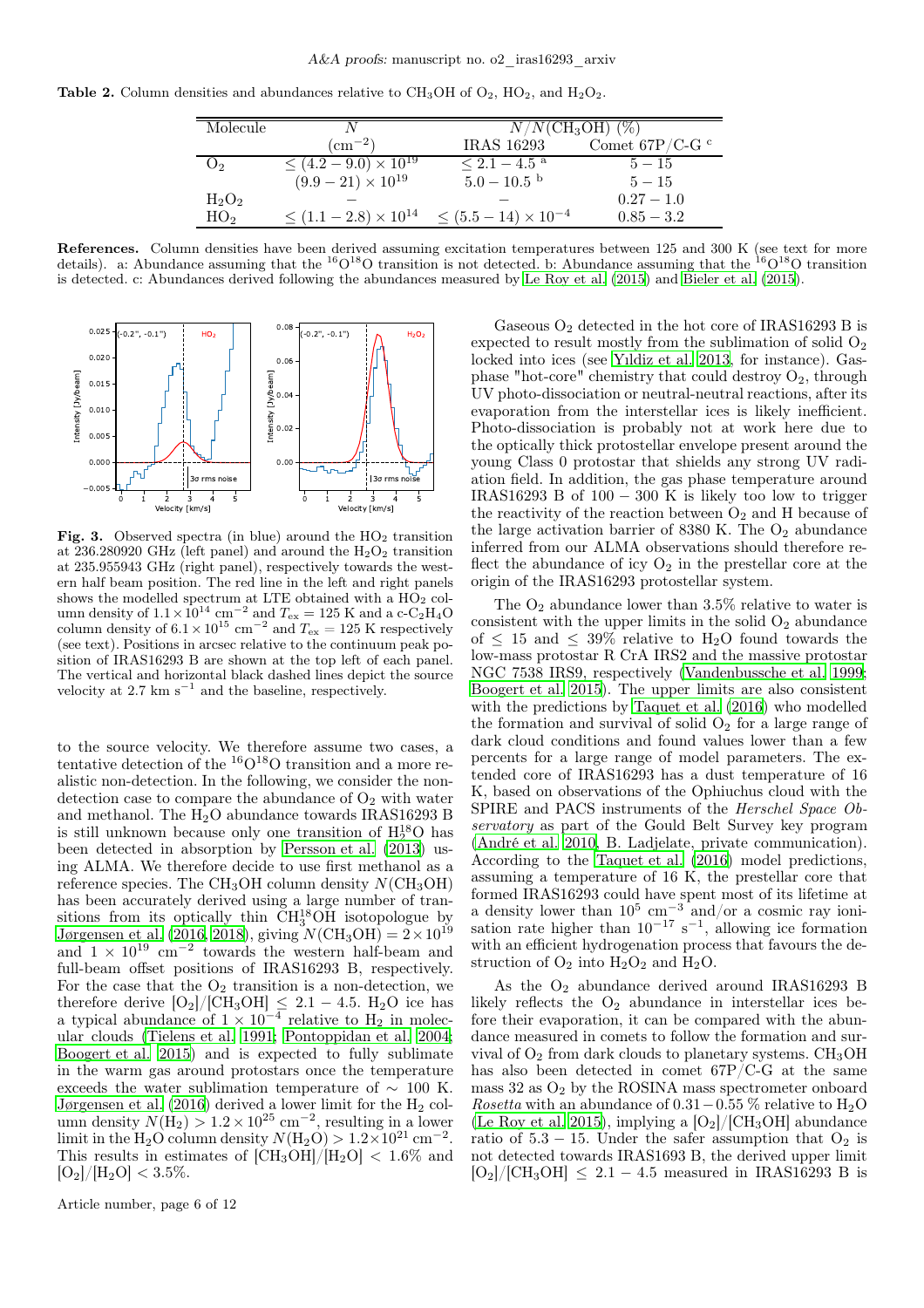slightly lower than the abundance measured in 67P/C-G. However, the CH<sub>3</sub>OH abundance is about 10 times lower in 67P/C-G than the median abundance found in interstellar ices towards a sample of low-mass protostars  $\rm (CH_3OH/H_2O)$  $\sim$  7%, [Bottinelli et al. 2010;](#page-6-54) [Öberg et al. 2011\)](#page-6-55). The low  $CH<sub>3</sub>OH$  abundance measured in comet 67P/C-G could explain the differences in  $[O_2]/[CH_3OH]$  between IRAS16293 and 67P. Using water as a reference species, the  $\rm [O_2]/[H_2O]$  $\leq$  3.5% in IRAS16293 B falls within the abundance range of 2.95 - 4.65 % observed in comet 67P/C-G by ROSINA. With a temperature of 16 K, the precursor dark cloud of IRAS16293 is slightly colder than the temperature of 20−25 K required to enhance the  $O_2$  formation in interstellar ices within dark clouds [\(Taquet et al. 2016\)](#page-6-4). Further interferometric observations of  $160^{18}$ O towards other bright nearby low-mass protostars located in warmer environments than the cloud surrounding IRAS16293 could result in an unambiguous detection of molecular oxygen  $O<sub>2</sub>$  around young protostars. Such a study would confirm the primordial origin of cometary  $O_2$  in our Solar System.

Acknowledgements. This paper makes use of the following ALMA data: ADS/JAO.ALMA#2016.1.01150.S. ALMA is a partnership of ESO (representing its member states), NSF (USA) and NINS (Japan), together with NRC (Canada) and NSC and ASIAA (Taiwan), in cooperation with the Republic of Chile. The Joint ALMA Observatory is operated by ESO, AUI/NRAO and NAOJ. V.T. acknowledges the financial support from the European Union's Horizon 2020 research and innovation programme under the Marie Sklodowska-Curie grant agreement n. 664931. Astrochemistry in Leiden is supported by the European Union A-ERC grant 291141 CHEMPLAN, by the Netherlands Research School for Astronomy (NOVA) and by a Royal Netherlands Academy of Arts and Sciences (KNAW) professor prize. J.K.J. acknowledges support from the European Research Council (ERC) under the European Union's Horizon 2020 research and innovation programme (grant agreement No 646908) through ERC Consolidator Grant "S4F" A.C. postdoctoral grant is funded by the ERC Starting Grant 3DICE (grant agreement 336474). C.W. acknowledges financial support from the University of Leeds.

#### References

- Altwegg, K., Balsiger, H., Bar-Nun, A. et al. 2015, Science, 347, 27
- <span id="page-6-13"></span>André, P., Men'shchikov, A., Bontemps, S., Könyves, V. et al. 2010, A&A, 518, L102
- <span id="page-6-14"></span>Baryshev, A. M., Hesper, R., Mena, F. P., Klapwijk, T. M. et al. 2015, A&A, 577, A129
- <span id="page-6-45"></span>Bermudez, C., Bailleux, S., Cernicharo, J. 2017, A&A, 598, A9
- <span id="page-6-0"></span>Bieler, A., Altwegg, K., Balsinger, H., et al. 2015, Nature, 526, 678
- <span id="page-6-52"></span>Boogert, A., Gerakines, P., Whittet, D. 2015, ARA&A, 53, 541
- <span id="page-6-54"></span>Bottinelli, S., Boogert, A. C. A., Bouwman, J., Beckwith, M. et al. 2010, ApJ, 718, 1100
- <span id="page-6-26"></span>Caux, E., Kahane, C., Castets, A., et al. 2011, A&A, 532, A23
- <span id="page-6-38"></span>Chance, K. V., Park, K., Evenson, K. M., Zink, L. R. and Stroh, F. 1995, Journal of Molecular Spectroscopy, 172, 407
- <span id="page-6-23"></span>Chandler, C. J., Brogan, C. L., Shirley, Y. L., & Loinard, L. 2005, ApJ, 632, 371
- <span id="page-6-9"></span>Chen, J-H., Goldsmith, P. F., Viti, S. et al. 2014, ApJ, 793, 111
- <span id="page-6-29"></span>Coutens, A., Jørgensen, J. K., van der Wiel, M. H. D., et al. 2016, A&A, 590, L6
- <span id="page-6-30"></span>Coutens, A., Willis, E. R., Garrod, R. T., Müller, H. S. P. et al. 2018, A&A, in press
- <span id="page-6-37"></span>Drouin, B. J., Yu, S., Miller, C. E., Müller, H. S. P., Lewen, F., Brünken, S., and H. Habara, 2010, J. Quant. Spectr. Rad. Transf., 111, 1167
- <span id="page-6-35"></span>Drozdovskaya, M. N., van Dishoeck, E. F., Jørgensen, J. K. et al. 2018, MNRAS
- <span id="page-6-7"></span>Dulieu, F., Minissale, M., Bockelée-Morvan, D. 2017, A&A, 597, A56
- <span id="page-6-21"></span>Dzib, S. A., Ortiz-León, G. N., Hernández-Gómez, A., Loinard, L. et al. 2018, A&A, in press
- <span id="page-6-43"></span>Endres, C. P., Schlemmer, S., Schilke, P., Stutzki, J. and Müller, H. S. P. 2016, Journal of Molecular Spectroscopy, 327, 95
- <span id="page-6-40"></span>Fayolle, E. C., Öberg, K. I., Jørgensen, J. K., Altwegg, K. et al. 2017, Nature Astronomy, 1, 703
- <span id="page-6-41"></span>Goldsmith, P. F., Langer, W. D., & Velusamy, T. 1999, ApJ, 519, L173
- <span id="page-6-8"></span>Goldsmith, P. F., Liseau, R., Bell, T. A., et al. 2011, ApJ, 737, 96
- <span id="page-6-16"></span>Hirota, T., Bushimata, T., Choi, Y. K., Honma, M. et al. 2008, PASJ, 60, 37
- <span id="page-6-33"></span>Jacobsen, S. K, Jørgensen, J. K., van der Wiel, M. H. D. et al. 2018, submitted to A&A
- <span id="page-6-18"></span>Jørgensen, J. K., Lahuis, F., Schöier, F. L., et al. 2005, ApJ, 631, L77
- <span id="page-6-27"></span>Jørgensen, J. K., Bourke, T. L., Nguyen Luong, Q., & Takakuwa, S. 2011, A&A, 534, A100
- <span id="page-6-15"></span>Jørgensen, J. K., van der Wiel, M. H. D., Coutens, A., Lykke, J. M. et al. 2016, A&A, 595, A117
- <span id="page-6-28"></span><span id="page-6-19"></span>Jørgensen, Müller, H. S. P., Calcutt, H. et al. 2018, submitted to A&A Karska, A., Herczeg, G. J., van Dishoeck, E. F., Wampfler, S. F.,
- <span id="page-6-1"></span>Kristensen, L. E. et al. 2013, A&A, 552, A141 Keeney, B. A., Stern, S. A., A'Hearn, M. F., Bertaux, J.-L. et al. 2017, MNRAS, 469, S158
- <span id="page-6-10"></span>Larsson, B., Liseau, L., Pagani, L., et al. 2007, A&A, 466, 999
- <span id="page-6-48"></span>Le Roy, L., Altwegg, K., Balsiger, H., Berthelier, J.-J., Bieler, A. et al. 2015, A&A, 583, A1
- Liseau, R., Larsson, B., Bergman, P., et al. 2010, A&A, 510, A98
- <span id="page-6-11"></span>Liseau, R., Goldsmith, P. F., Larsson, B., et al. 2012, A&A, 541, A73
- <span id="page-6-20"></span>Lombardi, M., Lada, C. J., & Alves, J. 2008, A&A, 480, 785
- <span id="page-6-32"></span><span id="page-6-22"></span>Looney, L. W., Mundy, L. G., & Welch, W. J. 2000, ApJ, 529, 477 Ligterink, N. F. W., Coutens, A., Kofman, V., et al. 2017, MNRAS, 469, 2219
- <span id="page-6-31"></span>Lykke, J. M., Coutens, A., Jørgensen, J. K., et al. 2017, A&A, 597, A53
- <span id="page-6-36"></span>McMullin, J. P., Waters, B., Schiebel, D., Young, W., & Golap, K. 2007, Astronomical Data Analysis Software and Systems XVI (ASP Conf. Ser. 376), ed. R. A. Shaw, F. Hill, & D. J. Bell (San Francisco, CA: ASP), 127
- <span id="page-6-5"></span>Mousis, O., Ronnet, T., Brugger, B. et al. 2016, ApJ, 823, L41
- <span id="page-6-42"></span>Müller, H. S. P., Schlöder, F., Stutzki, J., Winnewisser, G. 2005, Journal of Molecular Structure, 742, 215
- <span id="page-6-55"></span>Öberg, K. I., Boogert, A. C. A., Pontopiddan, K. M., et al. 2011, ApJ, 740, 109
- <span id="page-6-17"></span>Ortiz-León, G. N. ,Loinard, L., Kounkel, M. A., Dzib, S. A. et al. 2017, ApJ, 834, 141
- <span id="page-6-46"></span>Pagani, L., Favre, C., Goldsmith, P. F., Bergin, E. A., Snell, R., and Melnick, G. 2017, A&A, 604, A32
- <span id="page-6-49"></span>Persson, M. V., Jørgensen, J. K., E. F. van Dishoeck 2013, A&A, 543, L3
- <span id="page-6-34"></span>Persson, M. V., Jørgensen, J. K., Müller, H. S. P., Coutens, A. et al. 2018, A&A, 610, A54
- <span id="page-6-39"></span>Petkie, D. T., Goyette, T. M., Holton, J. J., De Lucia F. C., and Helminger, P. 1995, Journal of Molecular Spectroscopy, 171, 145
- <span id="page-6-44"></span>Pickett, H. M., Poynter, R. L., Cohen, E. A., Delitsky, M. L. et al. 1998, J. Quant. Spectr. Rad. Transf., 60, 883
- <span id="page-6-51"></span><span id="page-6-24"></span>Pineda, J. E., Maury, A. J., Fuller, G. A., et al. 2012, A&A, 544, L7 Pontoppidan, K. M., van Dishoeck, E. F. and Dartois, E. 2004, A&A, 426, 925-940
- <span id="page-6-3"></span>Rubin, M., Altwegg, K., Balsiger, H., et al. 2015a, Science, 348, 232
- <span id="page-6-2"></span>Rubin, M., Altwegg, K., van Dishoeck, E. F. & Schwehm, G. 2015b, ApJ, 815, L11
- <span id="page-6-4"></span>Taquet, V., Furuya, K., Walsh, C., van Dishoeck, E. F. 2016, MNRAS, 462, S99
- <span id="page-6-50"></span>Tielens, A. G. G. M., Tokunaga, A. T., Geballe, T. R. and Baas, F. 1991, ApJ, 381, 181-199
- <span id="page-6-53"></span>Vandenbussche, B., Ehrenfreund, P., Boogert, A. C. A., van Dishoeck, E. F. et al. 1999, A&A, 346, L57
- <span id="page-6-47"></span>Wilson, T. L. & Rood, R. 1994, ARA&A, 32, 191
- <span id="page-6-12"></span>Yildiz, U. A., Acharyya, K., Goldsmith, P. F., et al. 2013, A&A, 558, A58
- <span id="page-6-25"></span>Zapata, L. A., Loinard, L., Rodríguez, L. F., et al. 2013, ApJ, 764,  $L14$
- <span id="page-6-6"></span>Zheng, W., Jewitt, D. and Kaiser, R. I. 2006, ApJ, 639, 534-548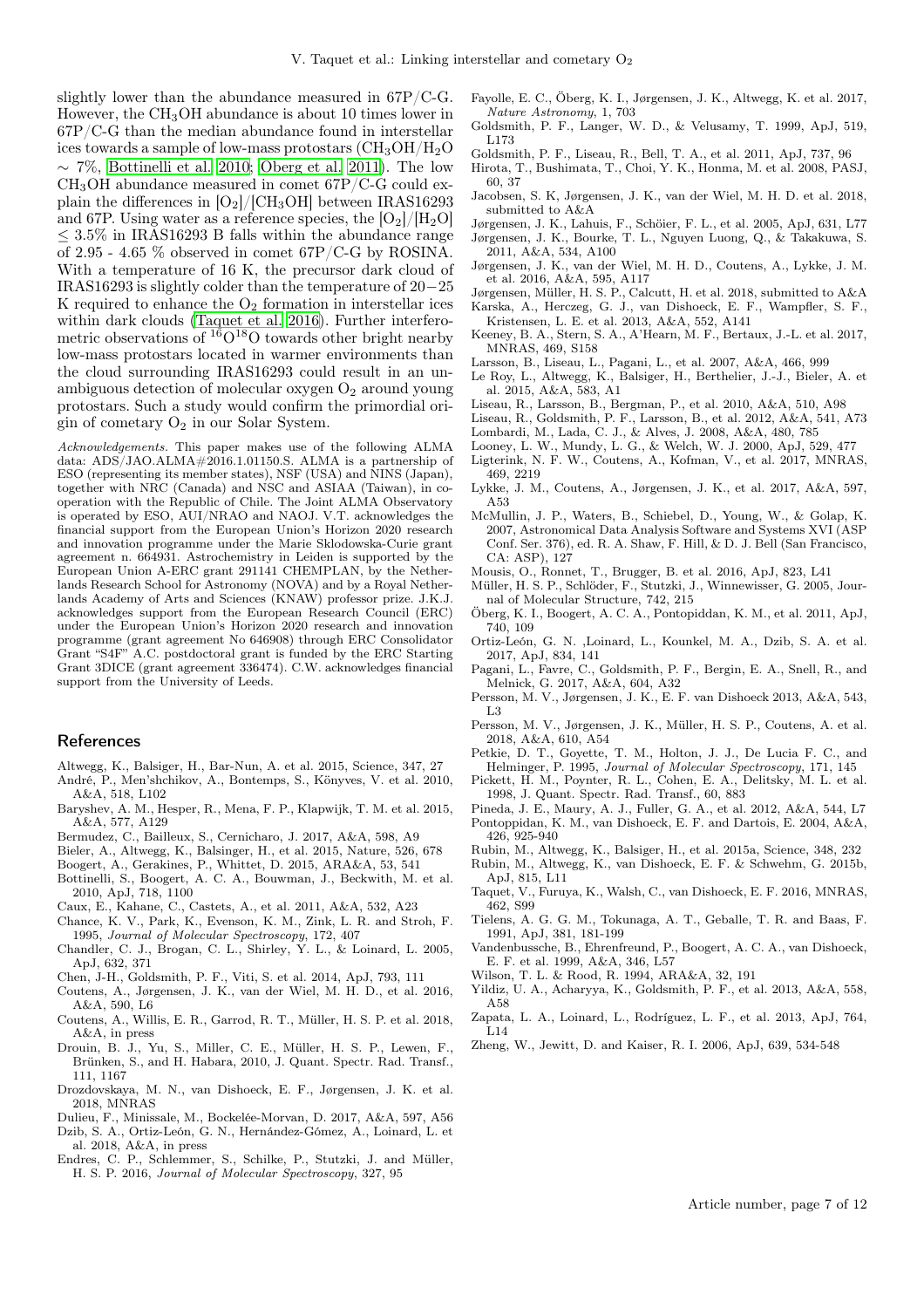## Appendix A: Spectra of the full spectral windows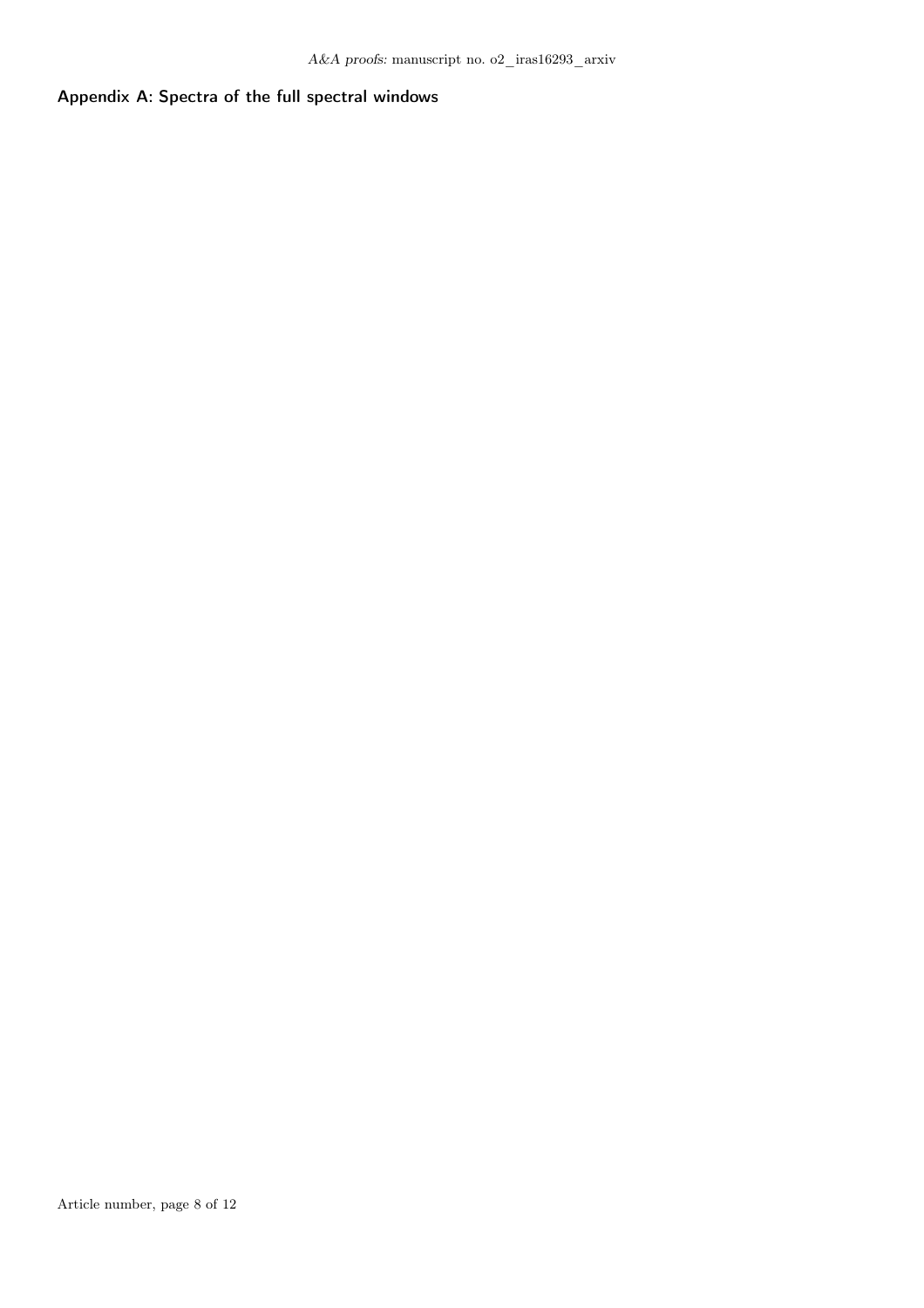<span id="page-8-1"></span><span id="page-8-0"></span>detected above 5σ

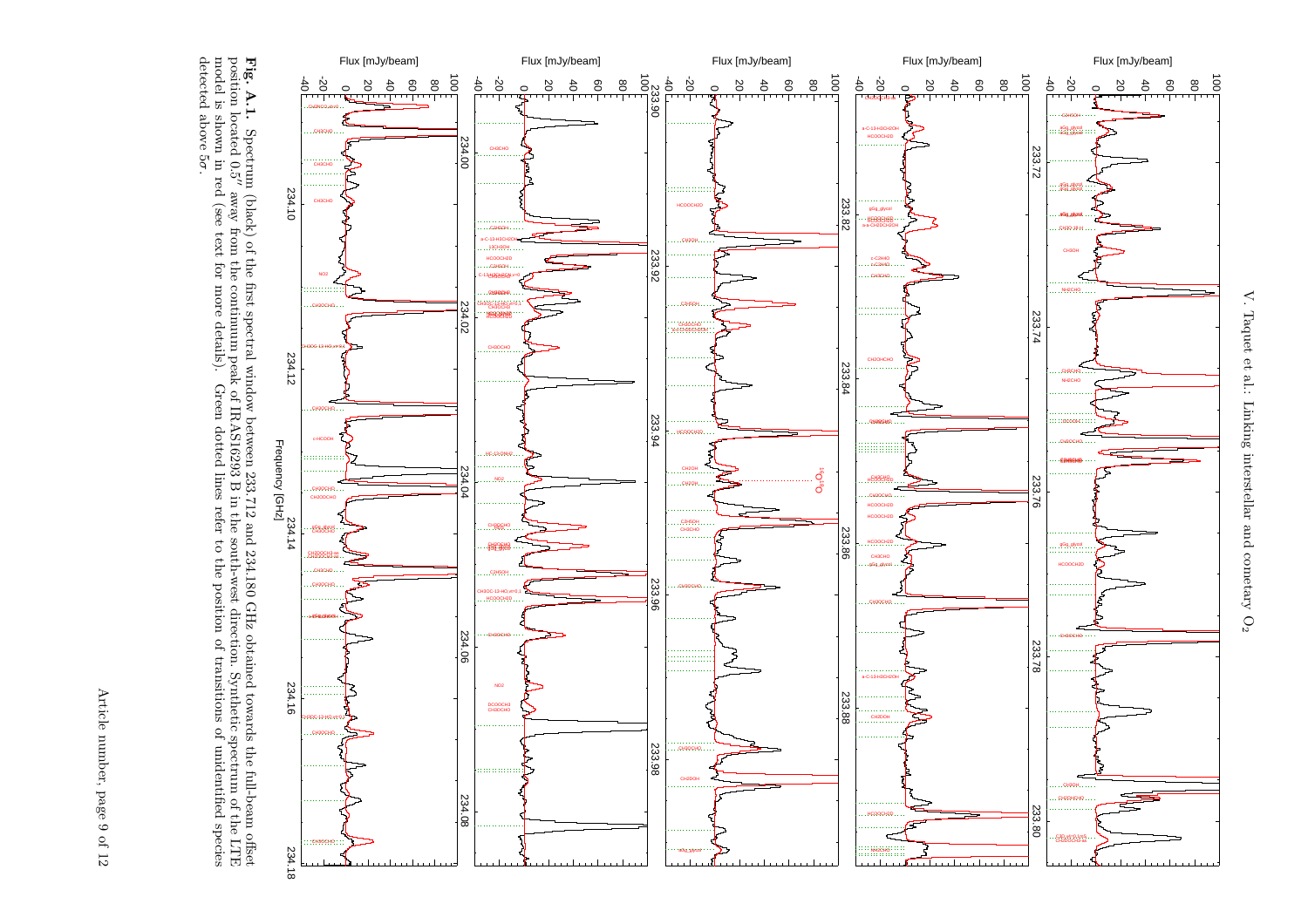

Fig. A.2. Same as Fig. A.1 but for the spectral window between 234.918 and 235.385 GHz. Same as Fig. [A.1](#page-8-1) but for the spectral window between 234.918 and 235.385 GHz.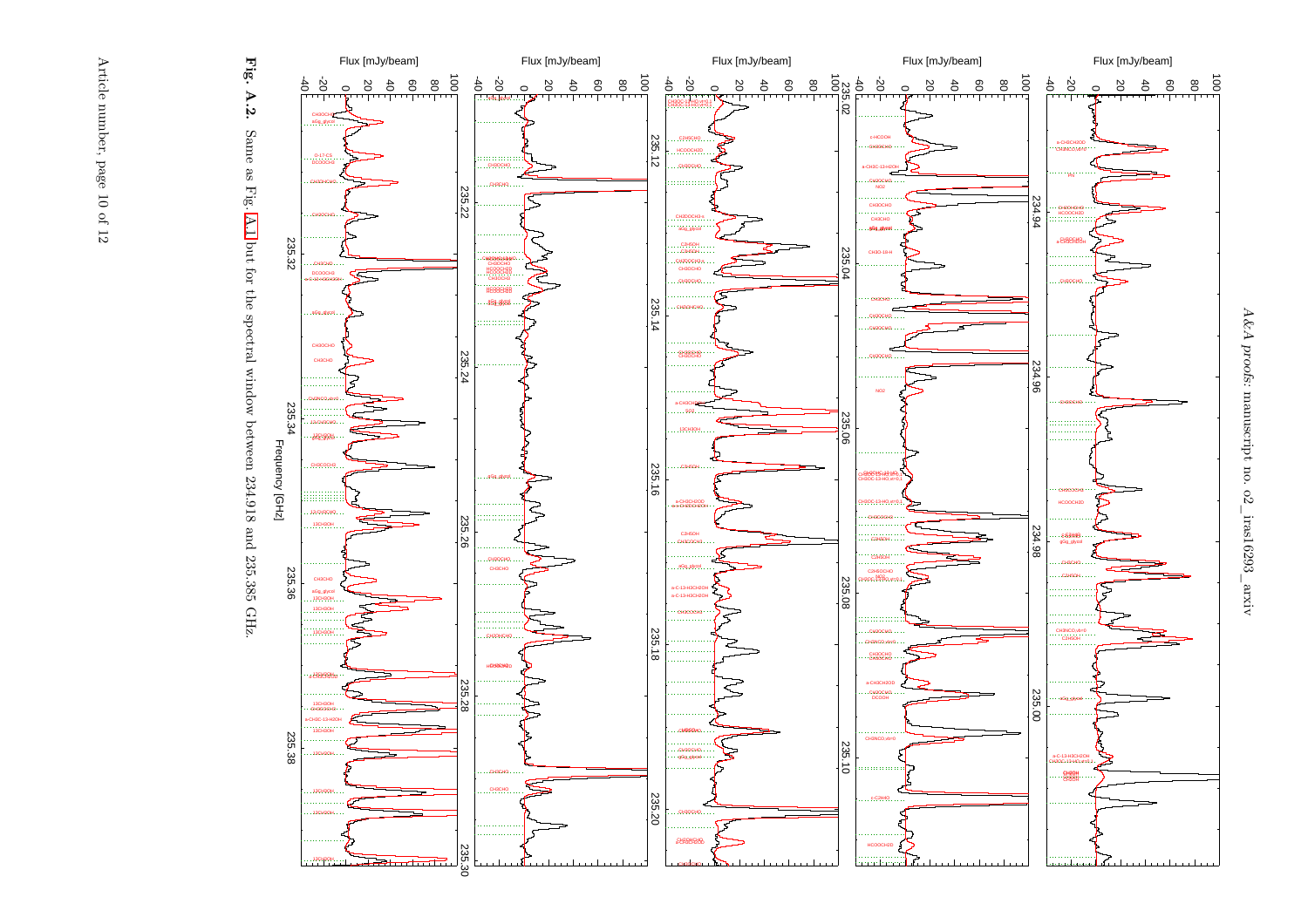



 $\mathbf{V}.$  Taquet et al.: Linking V. Taquet et al.: Linking interstellar and cometary Ointerstellar and cometary  $\mathrm{O}_2$